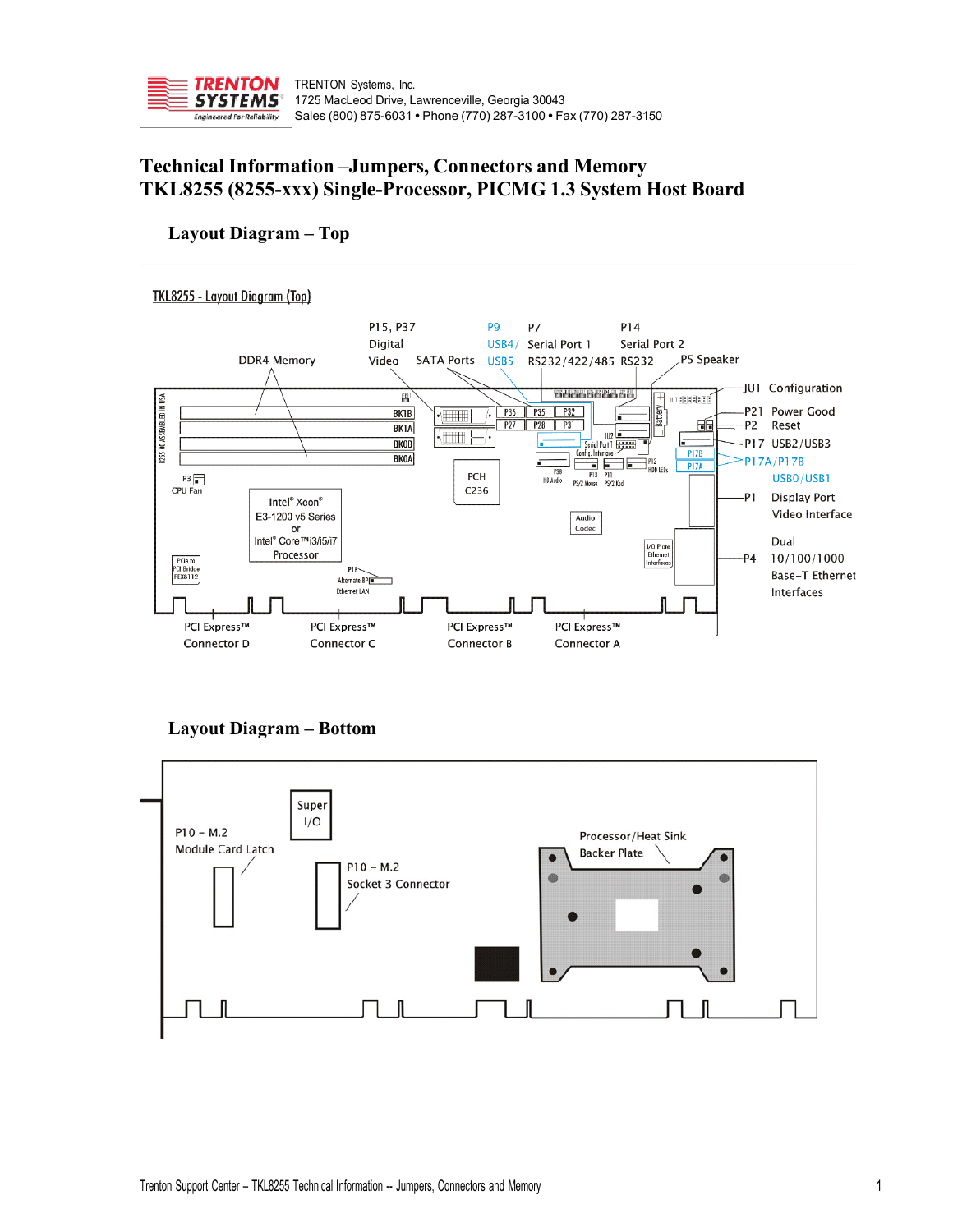

# **Jumpers**

The setup of the configuration jumpers on the SHB is described below. An asterisk (\*) indicates the default value of each jumper.

**NOTE:** Jumper JU1 is a dual-row, 14-pin jumper. Each position controls the operation of a specific SHB implementation

**NOTE:** For the three-position JU12 jumper, "RIGHT" is toward the I/O bracket side of the board; "LEFT" is toward the header connector P14.

| <b>JU1 Pins</b><br>$1-2$ and<br>$3 - 4$ | <b>CMOS Clear</b><br>Install on pins 1 and 2 to operate *<br>Install on pins 3 and 4 to clear.                                                                                                                                                                                                                                                                                                                         |  |  |  |  |
|-----------------------------------------|------------------------------------------------------------------------------------------------------------------------------------------------------------------------------------------------------------------------------------------------------------------------------------------------------------------------------------------------------------------------------------------------------------------------|--|--|--|--|
|                                         | Note: To clear the CMOS, power down the system and install the JU1 jumper on pins 3 and 4. Wait for<br>at least two seconds, move the jumper back to pins 1 and 2 and turn the power on. Clearing CMOS on<br>the TKL8255 will not result in a checksum error on the following boot. If you want to change a BIOS<br>setting, you must press $DEL$ or the $F2$ key during POST to enter BIOS setup after clearing CMOS. |  |  |  |  |
| <b>JU1 Pins</b>                         | <b>Flash Descriptor Security Override</b>                                                                                                                                                                                                                                                                                                                                                                              |  |  |  |  |
| $5-6$                                   | No jumper installed on pins 5 and 6 is the normal SHB operating mode.*<br>Install jumper on pins 5 and 6 at power-on to override SPI-based write policies to unconditionally allow<br>SPI updates.                                                                                                                                                                                                                     |  |  |  |  |
| <b>JU1 Pins</b>                         | <b>Clear Password</b>                                                                                                                                                                                                                                                                                                                                                                                                  |  |  |  |  |
| $7 - 8$                                 | No jumper installed on pins 7 and 8 is the normal SHB operating mode.*<br>Install jumper on pins 7 and 8 for one power-up cycle to reset the password to the default (null<br>password).                                                                                                                                                                                                                               |  |  |  |  |
| <b>JU1 Pins</b>                         | <b>Management Engine (ME) Recovery</b>                                                                                                                                                                                                                                                                                                                                                                                 |  |  |  |  |
| $11 - 12$                               | No jumper installed on pins 11 and 12 is the normal SHB operating mode.*<br>Install a jumper on pins 11 and 12 at power-on to initiate ME recovery.                                                                                                                                                                                                                                                                    |  |  |  |  |
| <b>JU1 Pins</b>                         | <b>XDP VCCST Override</b>                                                                                                                                                                                                                                                                                                                                                                                              |  |  |  |  |
| $13 - 14$                               | No jumper installed on pins 13 and 14 is the normal SHB operating mode.*<br>Installing a jumper on pins 13 and 14 supports XDP debugging in PCH Sleep States                                                                                                                                                                                                                                                           |  |  |  |  |
| JU2                                     | <b>Serial Port 1 Interface Configuration</b><br>JU2 uses five jumpers to allow serial port one to be configured as either a RS232 or a RS422/RS485<br>electrical interface. The jumper tables below illustrate the possible interface configurations for serial                                                                                                                                                        |  |  |  |  |

 $J<sub>U2</sub>$  $\mathcal{P}$ 

port one.

 $\overline{1}$ 

RS232 operation\* – Jumper 1 to 2 **and** 3 to 4 **and** 9 to 10 RS485 Full Duplex, No Termination – Jumper 1 to 2 **and** 9 to 101 RS485 Half Duplex, No Termination – Jumper 9 to 10 4 6 8 10 RS485 Full Duplex, With Termination – Jumper 1 to 2 **and** 5 to 62 RS485 Half Duplex, With Termination – Jumper 5 to 6 **and** 9 to 10  $\bullet$ Notes:  $5<sub>7</sub>$ 3 9 1 – Shut between pins 9 and 10 can optionally be removed to unconditionally enable the Tx driver

2 – Shut between pins 9 and 10 can optionally be installed to unconditionally enable the Tx driver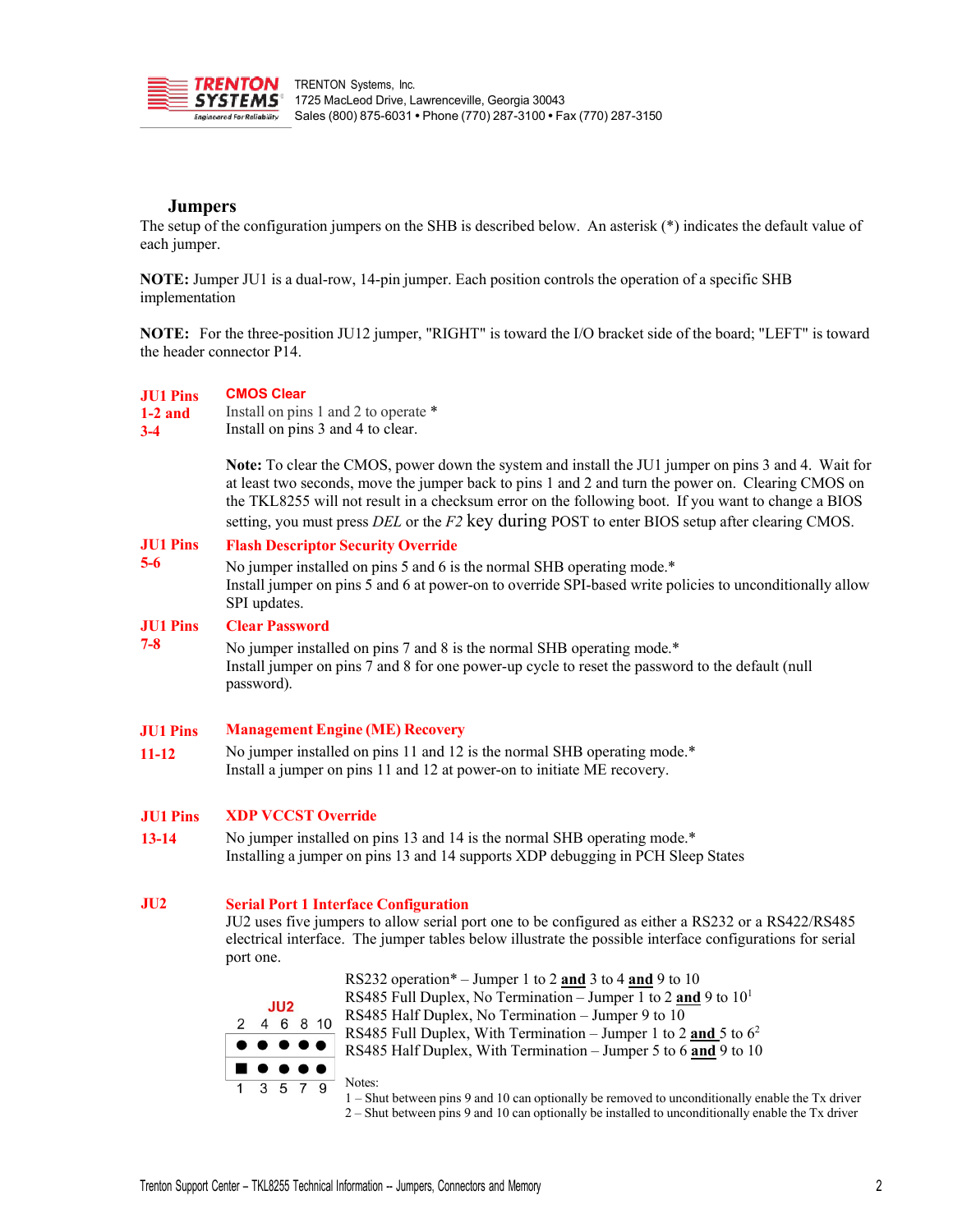

# **Status LEDs POST Code LEDs 1 - 8**

As the POST (Power On Self-Test) routines are performed during boot-up, test codes are displayed on Port 80 POST Code LEDs 0, 1, 2, 3, 4, 5, 6 and 7. These LEDs are located on the top of the SHB, just above the board's SATA connectors and slightly toward the right. The POST Code LEDs and are numbered from right (position 1 = LED1) to left (position 8 – LED8). Refer to the board layout diagram for the exact location of the POST code LEDs.

These POST codes may be helpful as a diagnostic tool. Specific test codes are listed in Appendix A - BIOS Messages section of the TKL8255 Technical Reference Manual. After a normal POST sequence, the LEDs are off (00h) indicating that the SHB's BIOS has passed control over to the operating system loader typically at interrupt INT19h. The chart is from Appendix A and can be used to interpret the LEDs into hexadecimal format during POST.

| Upper Nibble (UN) |                  |                  |                  |                  |  |                | Lower Nibble (LN) |                  |                  |     |
|-------------------|------------------|------------------|------------------|------------------|--|----------------|-------------------|------------------|------------------|-----|
| Hex.<br>Value     | LED8             | LED7             | LED <sub>6</sub> | LED <sub>5</sub> |  | Hex.<br>Value  | LED4              | LED <sub>3</sub> | LED <sub>2</sub> | LED |
| 0                 | Off              | Off              | Off              | Off              |  | 0              | Off               | Off              | Off              | Off |
|                   | Off              | Off              | Off              | On               |  | 1              | Off               | Off              | Off              | On  |
| 2                 | Off              | Off              | On               | Off              |  | $\overline{2}$ | Off               | Off              | On               | Off |
| 3                 | $\overline{Off}$ | Off              | On               | On               |  | 3              | Off               | Off              | On               | On  |
| 4                 | Off              | On               | Off              | Off              |  | 4              | Off               | On               | Off              | Off |
| 5                 | Off              | On               | Off              | On               |  | 5              | Off               | On               | Off              | On  |
| 6                 | $\overline{Off}$ | On               | On               | $\overline{Off}$ |  | 6              | Off               | On               | On               | Off |
| 7                 | Off              | On               | On               | On               |  | 7              | Off               | On               | On               | On  |
| 8                 | On.              | $\overline{Off}$ | $\overline{Off}$ | $\overline{Off}$ |  | 8              | <b>On</b>         | $\overline{Off}$ | Off              | Off |
| 9                 | On               | Off              | $\overline{Off}$ | On               |  | 9              | On                | $\overline{Off}$ | Off              | On  |
| A                 | On.              | Off              | <b>On</b>        | Off              |  | A              | <b>On</b>         | Off              | <b>On</b>        | Off |
| В                 | On               | Off              | On               | On               |  | B              | On                | $\overline{Off}$ | On               | On  |
| C                 | On.              | On               | Off              | Off              |  | C              | <b>On</b>         | <b>On</b>        | Off              | Off |
| D                 | <b>On</b>        | On               | Off              | <b>On</b>        |  | D              | <b>On</b>         | On               | Off              | On  |
| E                 | On               | On               | On               | Off              |  | E              | <b>On</b>         | On               | <b>On</b>        | Off |
| F                 | <b>On</b>        | On               | On               | On               |  | F              | On                | On               | <b>On</b>        | On  |

| per Nibble (UN) |                  |           |                  |                  |                | Lower Nibble (LN) |                  |                  |                  |
|-----------------|------------------|-----------|------------------|------------------|----------------|-------------------|------------------|------------------|------------------|
| ex.<br>alue     | LED <sub>8</sub> | LED7      | LED <sub>6</sub> | LED <sub>5</sub> | Hex.<br>Value  | LED4              | LED <sub>3</sub> | LED <sub>2</sub> | LED <sub>1</sub> |
| $\overline{0}$  | Off              | Off       | Off              | Off              | 0              | Off               | Off              | Off              | Off              |
| 1               | Off              | Off       | Off              | $\overline{On}$  | 1              | Off               | Off              | Off              | On               |
| $\overline{2}$  | Off              | Off       | On               | Off              | $\overline{2}$ | Off               | Off              | <b>On</b>        | Off              |
| 3               | Off              | Off       | On               | On               | 3              | Off               | Off              | <b>On</b>        | On               |
| 4               | Off              | On        | Off              | Off              | 4              | Off               | On               | Off              | Off              |
| 5               | Off              | <b>On</b> | Off              | On               | 5              | Off               | <b>On</b>        | Off              | On               |
| 6               | Off              | <b>On</b> | On               | Off              | 6              | Off               | On               | <b>On</b>        | Off              |
| 7               | Off              | On        | On               | On               | 7              | Off               | On               | <b>On</b>        | On               |
| 8               | On               | Off       | Off              | Off              | 8              | On                | Off              | Off              | Off              |
| $\overline{9}$  | On               | Off       | Off              | On               | 9              | On                | Off              | Off              | On               |
| Ā               | On               | Off       | On               | Off              | A              | On                | Off              | <b>On</b>        | Off              |
| B               | On               | Off       | On               | On               | B              | On                | Off              | On               | On               |
| C               | On               | <b>On</b> | Off              | Off              | C              | On                | <b>On</b>        | Off              | Off              |
| D               | On               | On        | Off              | On               | D              | On                | On               | Off              | On               |
| Ē               | On               | On        | On               | Off              | E              | On                | On               | On               | Off              |
| Ē               | On.              | On.       | On.              | On.              | F              | On                | On.              | On.              | On.              |

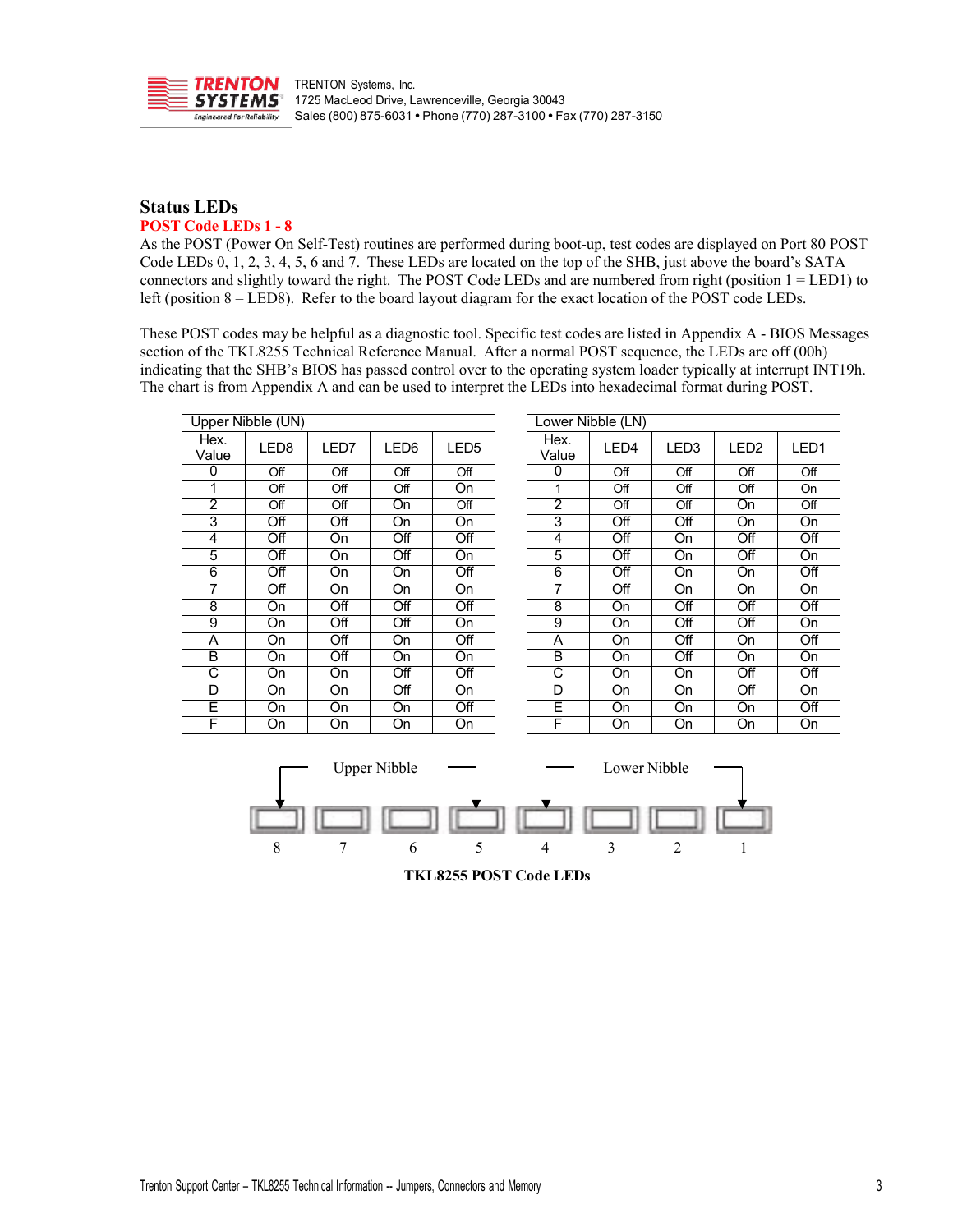

### **P4A/P4B Ethernet LEDs**

The I/O bracket houses the two RJ-45 network connectors for Ethernet LAN1 and LAN2. Each LAN interface connector has two LEDs that indicate activity status and Ethernet connection speed. Listed below are the possible LED conditions and status indications for each LAN connector:

| <b>LED/Connector</b> | <b>Description</b>                                                                                                                                                                                            |
|----------------------|---------------------------------------------------------------------------------------------------------------------------------------------------------------------------------------------------------------|
| <b>Activity LED</b>  | This LED identifies the validity of a link on the specific interface. This is the upper LED on the<br>LAN connector ( <i>i.e.</i> , toward the upper memory sockets).                                         |
| Off                  | No valid link exists on this interface.                                                                                                                                                                       |
| On (flashing)        | Indicates network transmit or receive activity.                                                                                                                                                               |
| On (solid)           | Indicates a valid link with no transmit or receive activity.                                                                                                                                                  |
| Speed LED            | This multi-color LED identifies the connection speed of the SHB's P4A (LAN2) and P4B (LAN1)<br>Ethernet interfaces. These are the lower LEDs on the dual LAN connector (i.e., toward the edge<br>connectors). |
| Green                | Indicates a valid link at 1000-Mb/s or 1Gb/s                                                                                                                                                                  |
| Orange               | Indicates a valid link at 100-Mb/s.                                                                                                                                                                           |
| Off                  | Indicates a valid link at 10-Mb/s                                                                                                                                                                             |
|                      | The RJ-45 network connector requires a Connectors category 5 (CAT5) unshielded twisted-pair                                                                                                                   |
| RJ-45 Network        | (UTP) 2-pair cable for a 100-Mb/s network connection or a category 3 (CAT3) or higher UTP 2-                                                                                                                  |
| Connectors           | pair cable for a 10-Mb/s network connection. A category 5e (CAT5e) or higher UTP 2-pair cable<br>is recommended for a 1000-Mb/s (Gigabit) network connection.                                                 |

### **LED11 - Backplane LAN LED**

LED11 is located just above the right side of memory DIMM connector BK1B. A flashing LED11 indicates that network transmit and receive activity is occurring on the Ethernet LAN routed to the board's edge connector C / cable connector P18. This LAN provides a network interface for use on a compatible PICMG 1.3 backplane or over a cable.

# **LED12 generally indicates a CAT Error, and here is a quick guide to the blink rates:**

- THERMTRIP: on 2 sec/off 2 sec
- CATERR: 2 blinks/2 secs
- IMVP8 VR FAULT: 1 blink/2 sec (vccore/vgt regulator fail after startup)
- PS\_PWROK & PLT\_RESET# not asserted: on solid (startup issue)

### **LED13 – M.2 Activity LED**

LED13 is located on the rear of the SHB, near the M.2 slot. A flashing LED13 indicates that I/O activity is occurring on the M.2 bus.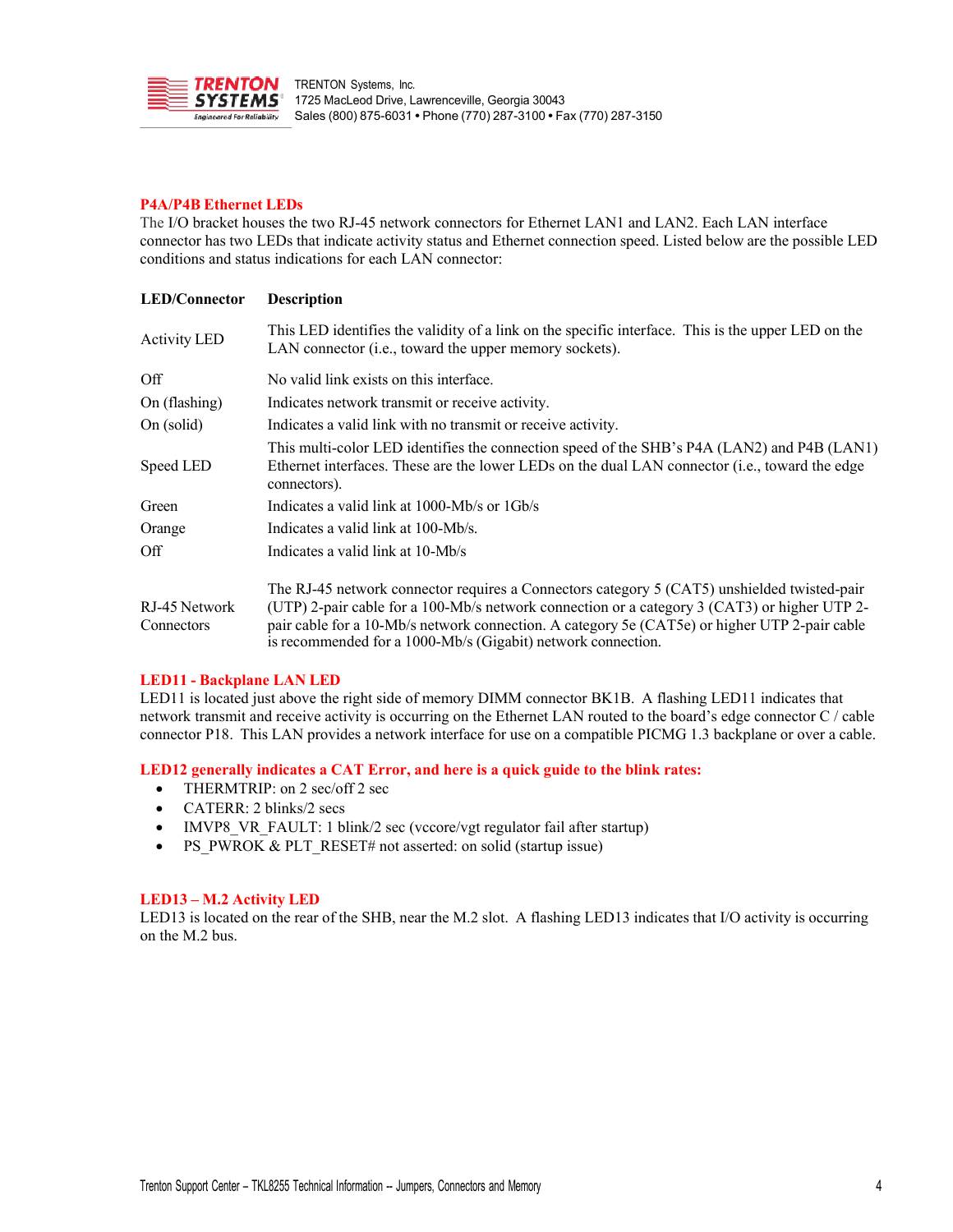

# **Connectors**

### **NOTE:**

A connector's square solder pad located on the bottom side **Connector - LAN1 and LAN2** of the PCB indicates pin 1.

### **P1 –DisplayPort Connector**

| 20-pin digital A/V interface, |
|-------------------------------|
| $1.5.1$ $11.07000001$         |

| Molex #105020-001 |                   |    |                    |  |  |  |  |
|-------------------|-------------------|----|--------------------|--|--|--|--|
| PIN               | <b>SIGNAL PIN</b> |    | <b>SIGNAL</b>      |  |  |  |  |
|                   | TXP <sub>0</sub>  | 13 | <b>GND</b>         |  |  |  |  |
| $\overline{2}$    | <b>GND</b>        | 14 | <b>GND</b>         |  |  |  |  |
| 3                 | TXN <sub>0</sub>  | 15 | AUX P              |  |  |  |  |
| 4                 | TXP1              | 16 | <b>GND</b>         |  |  |  |  |
| 5                 | <b>GND</b>        | 17 | AUX N              |  |  |  |  |
| 6                 | TXN1              | 18 | <b>HPDET</b>       |  |  |  |  |
| 7                 | TXP <sub>2</sub>  | 19 | <b>GND</b>         |  |  |  |  |
| 8                 | <b>GND</b>        | 20 | VCC3 DP            |  |  |  |  |
| 9                 | TXN <sub>2</sub>  | 21 | SGGND1             |  |  |  |  |
| 10                | TXP3              | 22 | SGGND <sub>2</sub> |  |  |  |  |
| 11                | <b>GND</b>        | 23 | SGGND3             |  |  |  |  |
| 12                | TXN3              | 24 | SGGND4             |  |  |  |  |

#### **P2 - Reset Connector**

2 pin single row header, Amp #640456-2

**PIN SIGNAL**

- 1 Gnd
- 2 Reset In

#### **P3 – CPU Fan Power Connector**

4 pin single row MTA, Molex #47053-1000

**PIN SIGNAL**

- 1 Gnd
- 2 +12V
- 3 Fan Tach
- 4 PWM Control Signal

# **P4A/P4B – Dual 10/100/1000Base-T Ethernet**

RJ-45/Dual connector, Pulse #JG0-0024NL Each individual RJ-45 connector is defined as follows:

| <b>PIN</b> | <b>SIGNAL</b>   | <b>PIN</b> | <b>SIGNAL</b>   |
|------------|-----------------|------------|-----------------|
| 1 A        | L2 MDI0n        | 1B         | L1 MDI0n        |
| 2A         | L2 MDI0p        | 2B         | $L1$ MDI $0p$   |
| 3A         | L2 MDI1n        | 3B         | L1 MDI1n        |
| 4A         | L2 MDI1p        | 4B         | L1 MDI1p        |
| 5A         | L2 MDI2n        | 5B         | L1 MDI2n        |
| 6A         | L2 MDI2p        | 6B         | L1 MDI2p        |
| 7A         | L2 MDI3n        | 7B         | L1 MDI3n        |
| 8A         | L2 MDI3p        | 8Β         | L1 MDI3p        |
| <b>9A</b>  | <b>VCC 1.8V</b> | 9Β         | <b>VCC 1.8V</b> |
| 10A        | GND A           | 10B        | GND b           |

Notes:

1 – LAN ports support standard CAT5 Ethernet cables

2 – P4A is LAN2 and P4B is LAN1

### **P5 - Speaker Port Connector**

4 pin single row header, Amp #640456-4

- **PIN SIGNAL**
	- 1 Speaker Data
	- 2 NC
	- 3 Gnd
	- 4 +5V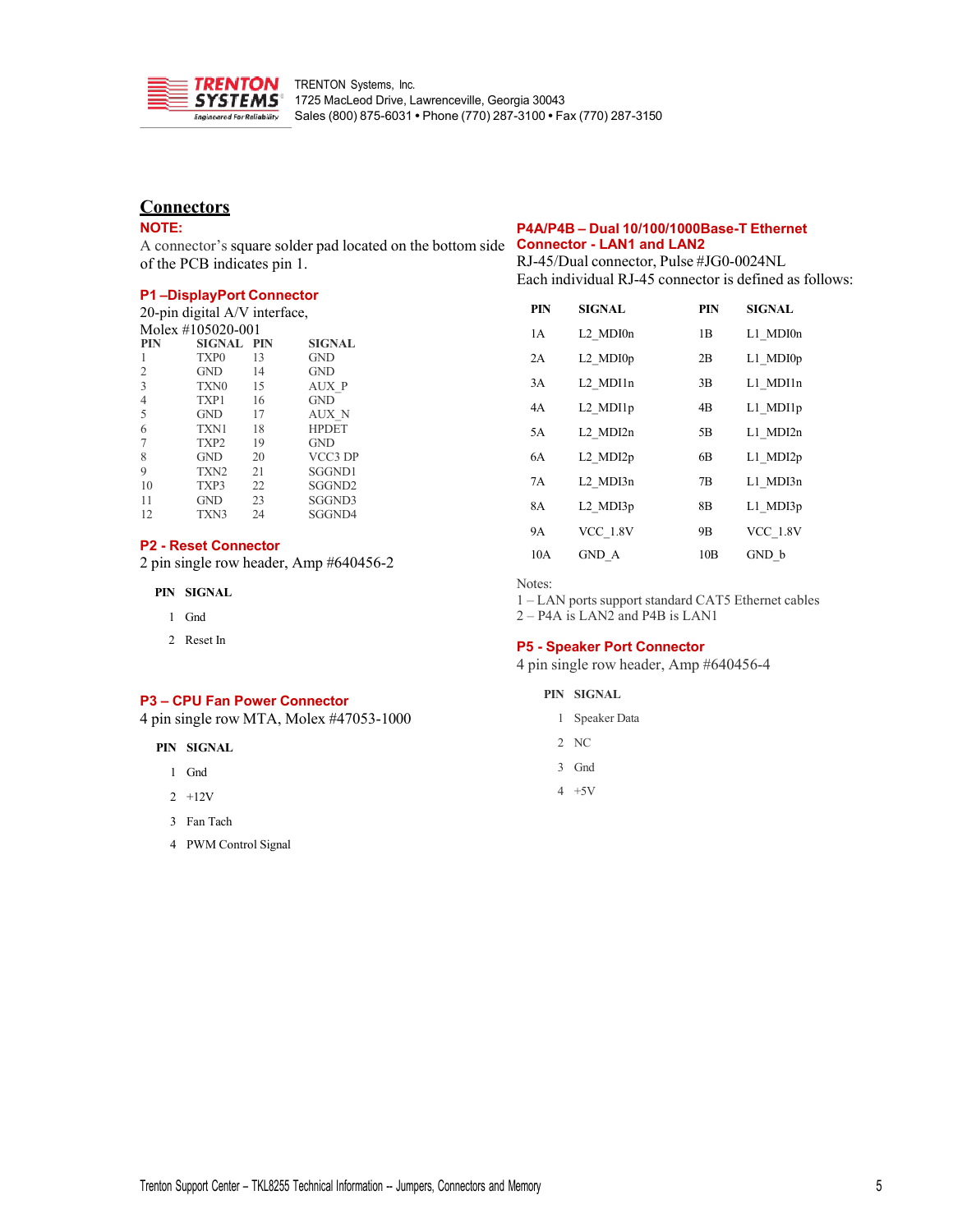

# **Connectors (continued)**

### **P10 – M.2 M-Key Slot (SHB bottom side)** pin, JAE Electronic SM3ZS067U410AMR1000

| P7 – Serial Port 1 Connector – RS422/RS485 Full<br><b>Duplex Connections</b><br>10 pin dual row header, Amp #5103308-1 |                       |     |                     |  |  |
|------------------------------------------------------------------------------------------------------------------------|-----------------------|-----|---------------------|--|--|
|                                                                                                                        | PIN SIGNAL            | PIN | <b>SIGNAL</b>       |  |  |
| 1                                                                                                                      | <b>Carrier Detect</b> |     | 2 Data Set Ready-I  |  |  |
|                                                                                                                        | 3 Receive Data-I      |     | 4 Request to Send-O |  |  |
|                                                                                                                        | 5 Transmit Data-O     |     | 6 Clear to Send     |  |  |
|                                                                                                                        | Data Terminal Ready-O | 8   | Ring Indicator-I    |  |  |
| 9                                                                                                                      | Gnd                   |     | 10NC                |  |  |

Note: See JU2 pin-puts listed in the Jumpers & LEDs section on this document to enable serial port 1 signal connections.

### **P9 – Dual Universal Serial Bus (USB) 3.0 Connector**

19 pin dual row header, Lotes ABA-USB-152-K04 (+5V fused with self-resetting fuse)

| PIN – USB4 SIGNAL | PIN USB5 SIGNAL |
|-------------------|-----------------|
| $1 + 5V$ -USB4    | 11 USBP5P       |
| 2 USB3 RX5AN      | 12 USBP5N       |
| 3 USB3 RX5AP      | 13 GND          |
| 4 GND             | 14 USB3 TX6BP   |
| 5 USB3 TX5BN      | 15 USB3 TX6BN   |
| 6 USB3 TX5BP      | $16$ GND        |
| 7 GND             | 17 USB3 RX6AP   |
| 8 USBP4N          | 18 USB RX6AN    |
| 9 USBP4P          | 19 +5V-USB5     |
| $10$ ID           |                 |

|    | PIN SIGNAL                         |           | PIN SIGNAL   |
|----|------------------------------------|-----------|--------------|
| 1  | GND                                | 2         | 3.3V         |
| 3  | <b>GND</b>                         | $4 \quad$ | 3.3V         |
| 5  | M2 PE RXN3                         |           | NC           |
| 7  | M2 PE RXP3                         | 8         | NC           |
| 9  | <b>GND</b>                         | 10        | SSD LED#     |
|    | 11 M2 PE TXN3                      | 12        | <b>GND</b>   |
|    | 13 M2 PE TXP3                      |           | 14 GND       |
| 15 | <b>GND</b>                         | 16        | <b>GND</b>   |
|    | 17 M2 PE RXN2                      | 18        | <b>GND</b>   |
| 19 | M2 PE RXP2                         | 20        | NC           |
| 21 | <b>GND</b>                         | 22        | NC           |
|    | 23 M2 PE TXN2                      | 24        | NC           |
| 25 | M2 PE TXP2                         | 26        | NC           |
| 27 | <b>GND</b>                         | 28        | NC           |
|    | 29 M2 PE RXN1                      | 30        | NC           |
| 31 | M <sub>2</sub> PE RXP <sub>1</sub> | 32        | NC           |
|    | 33 GND                             | 34        | NC           |
|    | 35 M2 PE TXN1                      | 36        | NC           |
| 37 | M2 PE TXP1                         | 38        | M2 DEVSLP    |
| 39 | <b>GND</b>                         | 40        | NC           |
| 41 | M2 PE RXP0                         | 42        | NC           |
| 43 | M <sub>2</sub> PE RXN <sub>0</sub> | 44        | NC           |
| 45 | <b>GND</b>                         | 46        | NC           |
| 47 | M2_PE_TXN0                         | 48        | NC           |
| 49 | M2 PE TXP0                         | 50        | IO RESET#    |
|    | 51 GND                             | 52        | M2SSD CLKREQ |
|    | 53 M2 CLK100N                      | 54        | PCH WAKE#    |
| 55 | M2 CLK100P                         | 56        | NC           |
| 57 | <b>GND</b>                         | 58        | NC           |
| 67 | NC                                 | 68        | PCH SUSCLK   |
| 69 | M <sub>2</sub> PEDET               | 70        | 3.3V         |
| 71 | GND                                | 72        | 3.3V         |
| 73 | GND                                | 74        | 3.3V         |
| 75 | GND                                |           |              |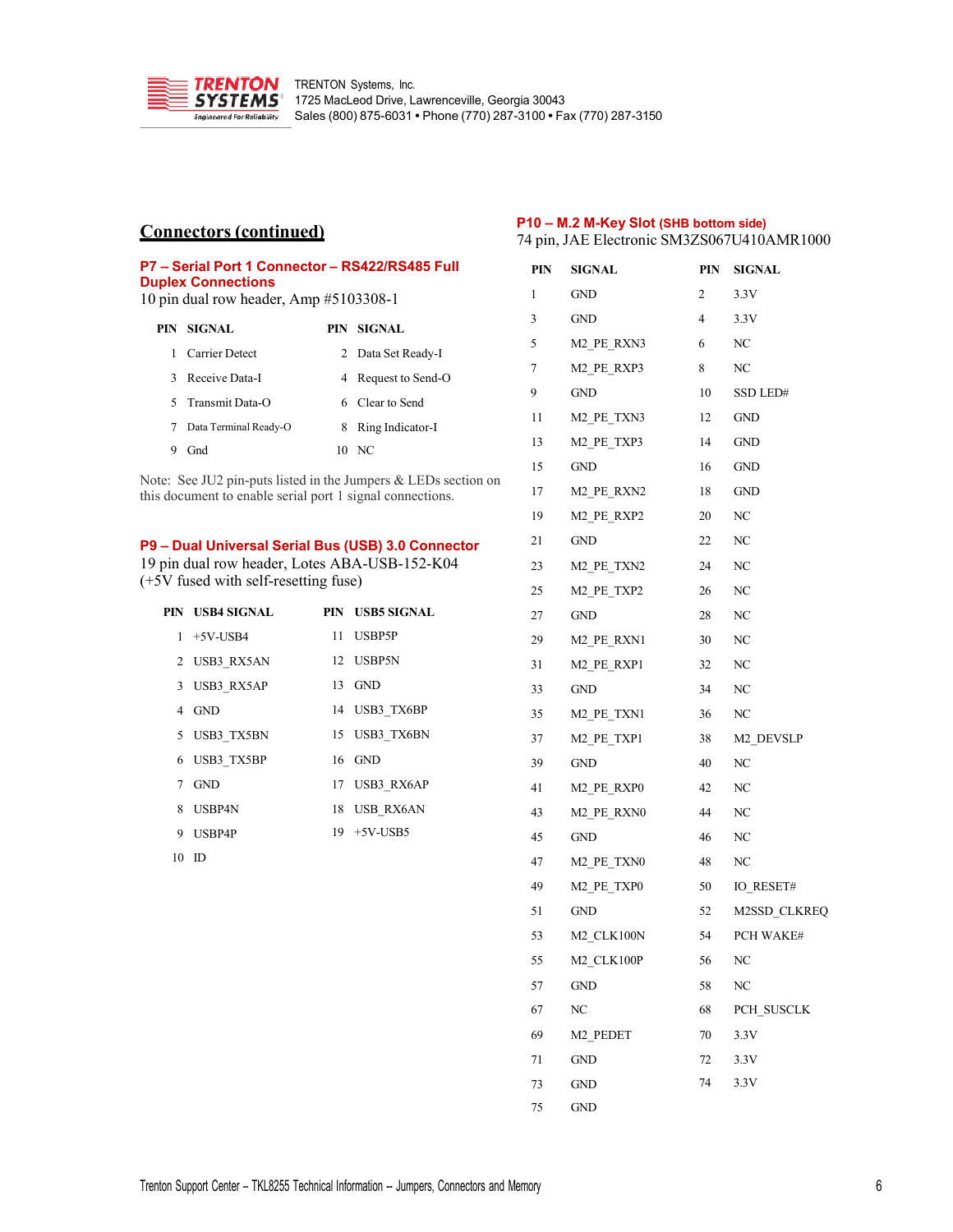

# **Connectors (continued)**

# **P11 – PS/2 Keyboard Header**

5 pin single row header, Amp #640456-5

| PIN | <b>SIGNAL</b>                                    |
|-----|--------------------------------------------------|
| 1   | Kbd Clock                                        |
| 2   | Kbd Data                                         |
| 3   | NC                                               |
|     | Kbd Gnd                                          |
| 5   | Kbd Power $(+5V$ fused) with self resetting fuse |
|     |                                                  |

# **P12 – Hard Drive LED Connector**

4 pin single row header, Amp #640456-4

**PIN SIGNAL**

- $1$  LED +
- 2 LED -
- 3 LED -
- 4 LED +

#### **P13 – PS/2 Mouse Header**

6 pin single row header, Amp #640456-6

| PIN            | <b>SIGNAL</b>                                   |      |
|----------------|-------------------------------------------------|------|
| $\mathbf{1}$   | Ms Data                                         |      |
| 2              | NC                                              |      |
| 3              | Gnd                                             |      |
| $\overline{4}$ | Ms Power $(+5V$ fused) with self resetting fuse |      |
| 5              | Ms Clock                                        | Note |
| 6              | NС                                              |      |

**P14 – Serial Port 2 Connector – RS232 Connections**

10 pin dual row header, Amp #5103308-1

|   | PIN SIGNAL            |    | PIN SIGNAL         |
|---|-----------------------|----|--------------------|
|   | Carrier Detect        |    | 2 Data Set Ready-I |
| 3 | Receive Data-I        | 4  | Request to Send-O  |
|   | 5 Transmit Data-O     |    | 6 Clear to Send    |
|   | Data Terminal Ready-O | 8  | Ring Indicator-I   |
|   | Gnd                   | 10 | NC.                |

Contact Trenton Systems support for specific application information on Serial Port 2 (P14).

# **P15, P37 – Digital Video Connector (DVI-D)**

24-socket digital video connector, Molex #0743205004

|   | PIN SIGNAL PIN |    | SIGNAL PIN              |    | <b>SIGNAL</b>   |
|---|----------------|----|-------------------------|----|-----------------|
| 1 | DVI TX2N 9     |    | DVI TX1N 17             |    | DVI TX0N        |
| 2 |                |    | DVI TX2P 10 DVI TX1P 18 |    | DVI TX0P        |
| 3 | Gnd            | 11 | Gnd                     | 19 | Gnd             |
| 4 | NC             | 12 | NC                      | 20 | NC              |
| 5 | NC             | 13 | NC                      | 21 | NC              |
| 6 | DVI SCLK 14    |    | 5V                      | 22 | Gnd             |
| 7 | DVI SDAT 15    |    | Gnd                     | 23 | <b>DVI TXCP</b> |
| 8 | NC             | 16 | DVI HPD 24              |    | DVI TXCN        |

Note: Video connector supports standard DVI-D digital video cables

### **P17A, P17B – Universal Serial Bus (USB) 3.0 Connectors (I/O Bracket)**

USB vertical connectors, Molex #48404-0003 (+5V fused with self-resetting fuse)

|   | PIN P17A SIGNAL |   | PIN P17B SIGNAL |
|---|-----------------|---|-----------------|
|   | $1 + 5V$ -USB0  |   | $1 + 5V$ -USB1  |
|   | 2 USB0-         |   | $2$ USB1-       |
|   | $3$ USB0+       |   | $3$ USB1+       |
|   | 4 GND           |   | 4 GND           |
|   | 5 USB3 RX1AN    |   | 5 USB3 RX2AN    |
|   | 6 USB3 RX1AP    |   | 6 USB3 RX2AP    |
|   | 7 GND           |   | 7 GND           |
|   | 8 USB3 TX1BN    |   | 8 USB3 TX2BN    |
| 9 | USB3 TX1BP      | 9 | USB3 TX2BP      |

 $\cdot$ : P17A is USB0 and P17B is USB1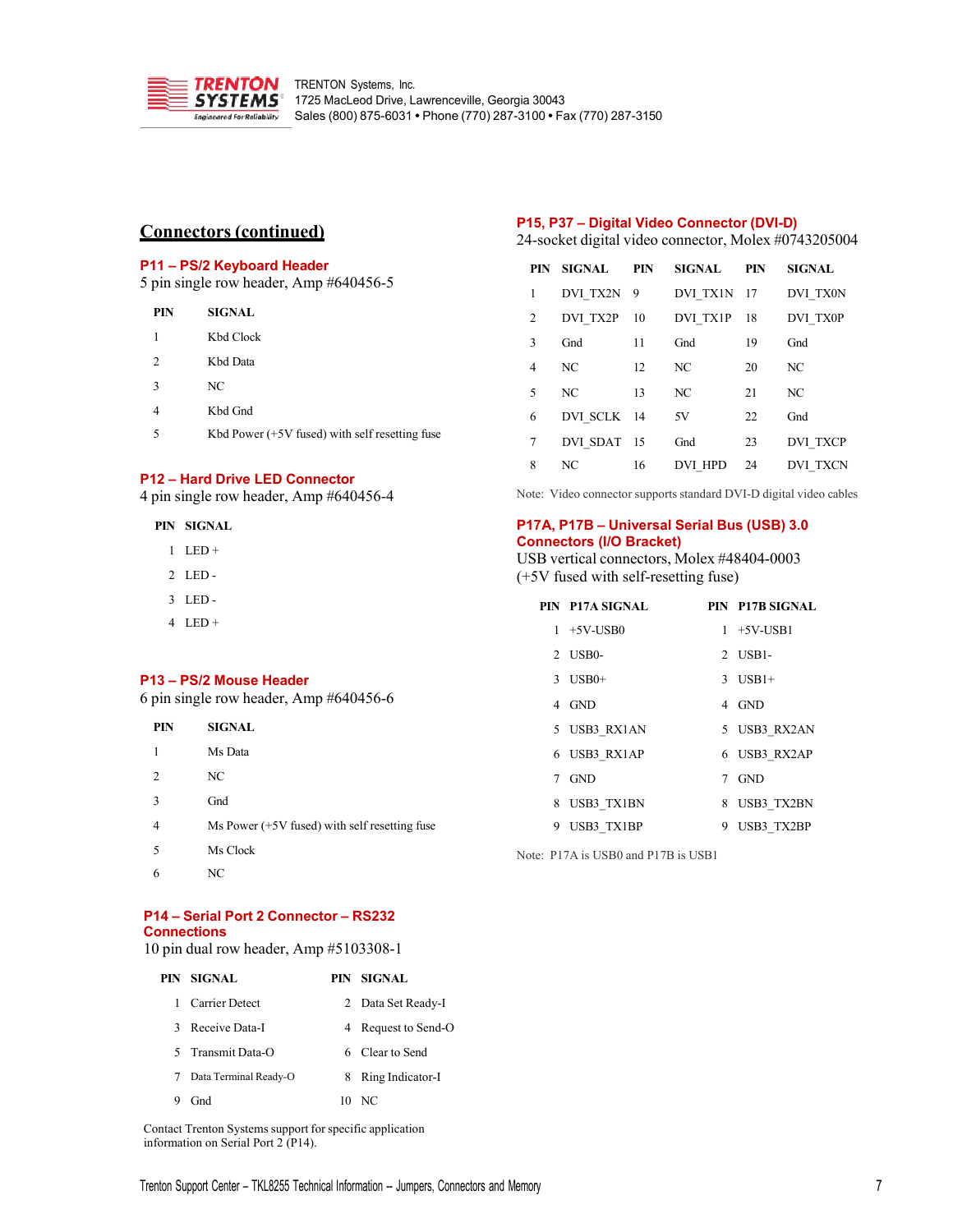

# **Connectors (continued)**

### **P38 –HD Audio Connector – Audio Connections** 10 pin dual row header, Amp #5103308-1

**P18 - 10/100/1000Base-T Ethernet Connector – Alternate Backplane LAN Over Cable**

8 pin single row connector, Molex #0554500859

### **PIN SIGNAL**

| 1 | A MDI2N | <b>BP LAN Cable Option</b>                                                                 |
|---|---------|--------------------------------------------------------------------------------------------|
| 2 | A MDI2P | You may elect to create your own backplane<br>LAN cable using the mating Molex connector   |
| 3 | A MDI3N | information below. However, Trenton does<br>offer a pre-made alternate backplane LAN cable |
| 4 | A MDI3P | with the mating Molex connector on one end<br>and an RJ45 connector mounted into an I/O    |
| 5 | A MDI1N | bracket on the other end. The Trenton part<br>number for the alternate backplane LAN cable |
| 6 | A MDI1P | is:193500001150-00.                                                                        |
| 7 | A MDI0N | Note: Using the alternate backplane LAN cable                                              |
| 8 | A MDI0P | effectively disconnects the LAN routing down to<br>SHB edge connector C.                   |

#### Note:

The mating Molex connector to use when making this alternative Ethernet cable has a Molex part number of 0513360810.

### **P21 – Power Good LED**

2 pin single row header, Amp #640456-2

## **PIN SIGNAL**

- 1 LED -
- 2  $LED +$

# **P27, P28, P31, P32, P35, P36 – SATA III 600 Ports**

7 pin vertical locking connector, Molex #67800-8005

| PIN SIGNAL | PIN SIGNAL |
|------------|------------|
| 1 Gnd      | 5 RX-      |
| $2$ TX+    | $6 RX+$    |
| $3$ TX-    | 7 Gnd      |
| 4 Gnd      |            |

Notes:

1 – P27 = SATA0 interface, P28 = SATA1 interface,

P31 = SATA2 interface, P32 = SATA3 interface,

P35 = SATA4 interface, P36 = SATA5 interface,

- 2 SATA connectors support standard SATA interface cables
- 3 All SATA ports support SATA 3.0, SATA 2.0 and SATA 1.0 devices  $4 - \text{SATA } 3.0 = 600 \text{MB/s}$  data transfers, SATA  $2.0 = 300 \text{MB/s}$  data

transfers and SATA  $1.0 = 150MB/s$  data transfers

|               | PIN SIGNAL  |   | PIN SIGNAL    |
|---------------|-------------|---|---------------|
|               | 1 Line In L |   | 2 Line In R   |
| $\mathcal{F}$ | <b>GND</b>  | 4 | GND           |
|               | 5 Mic L     |   | 6 Mic R       |
| 7             | <b>GND</b>  | 8 | Sense A       |
| 9             | Line Out L  |   | 10 Line Out R |

Notes:

1 – For applications requiring external 1/8" audio jacks, use Trenton part # 92-00677700. This board provides Line In, Line Out and Microphone

connections from the onboard audio codec to an I/O plate.